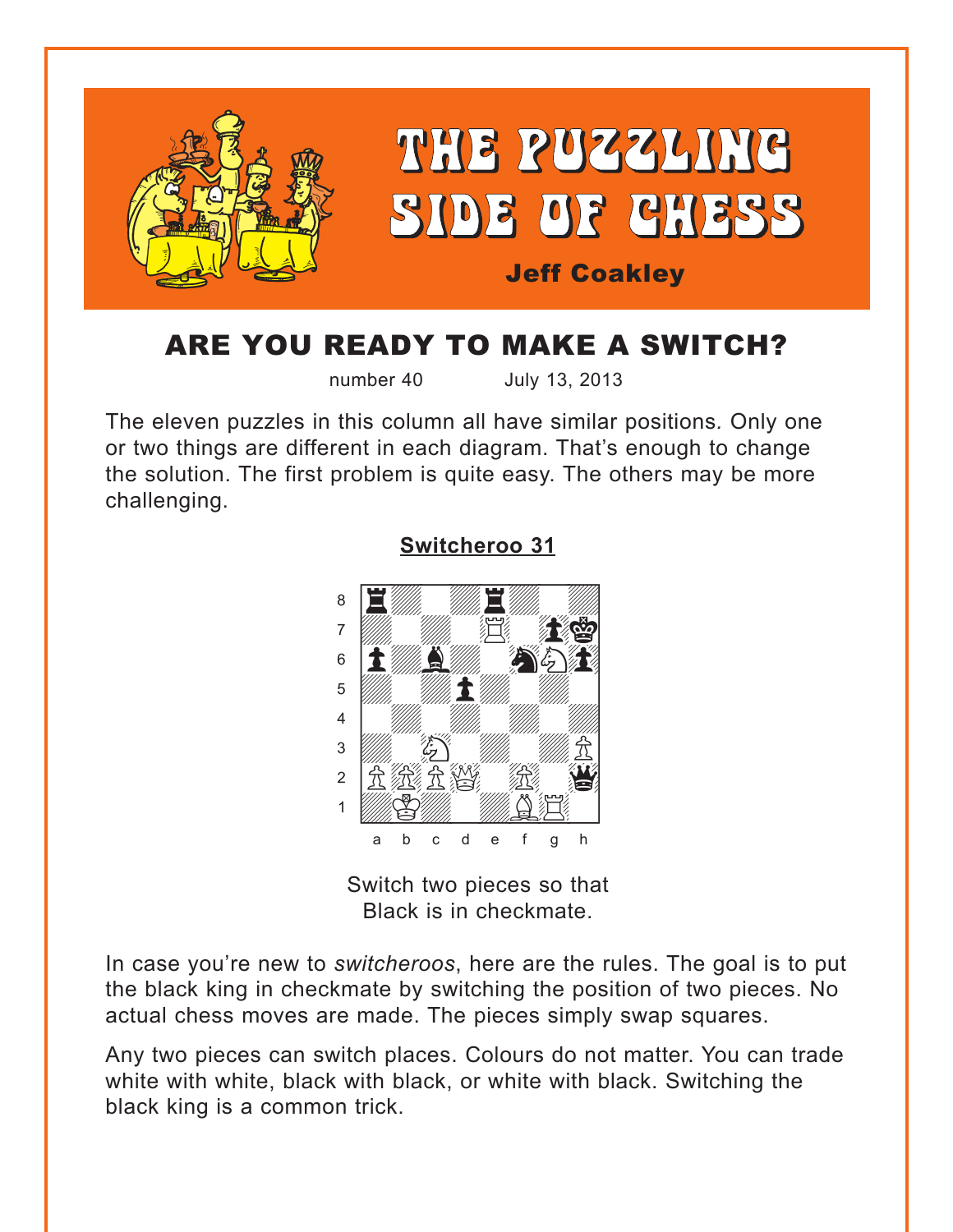<span id="page-1-0"></span>T*he position after the switch must be legal*. A position is legal if it could occur in an actual game. This rule implies several things.

- a) A pawn cannot be put on the 1st or 8th rank.
- b) Both kings cannot be in check.
- c) There must be a way to reach the resulting position with a legal white move. Impossible checks, especially double checks, are a frequent "violation".
- d) In some cases, *retrograde analysis* may be required to decide if the position after a switch is legal.



**[Switcheroo 32](#page-7-0)**



Switch two pieces so that Black is in checkmate.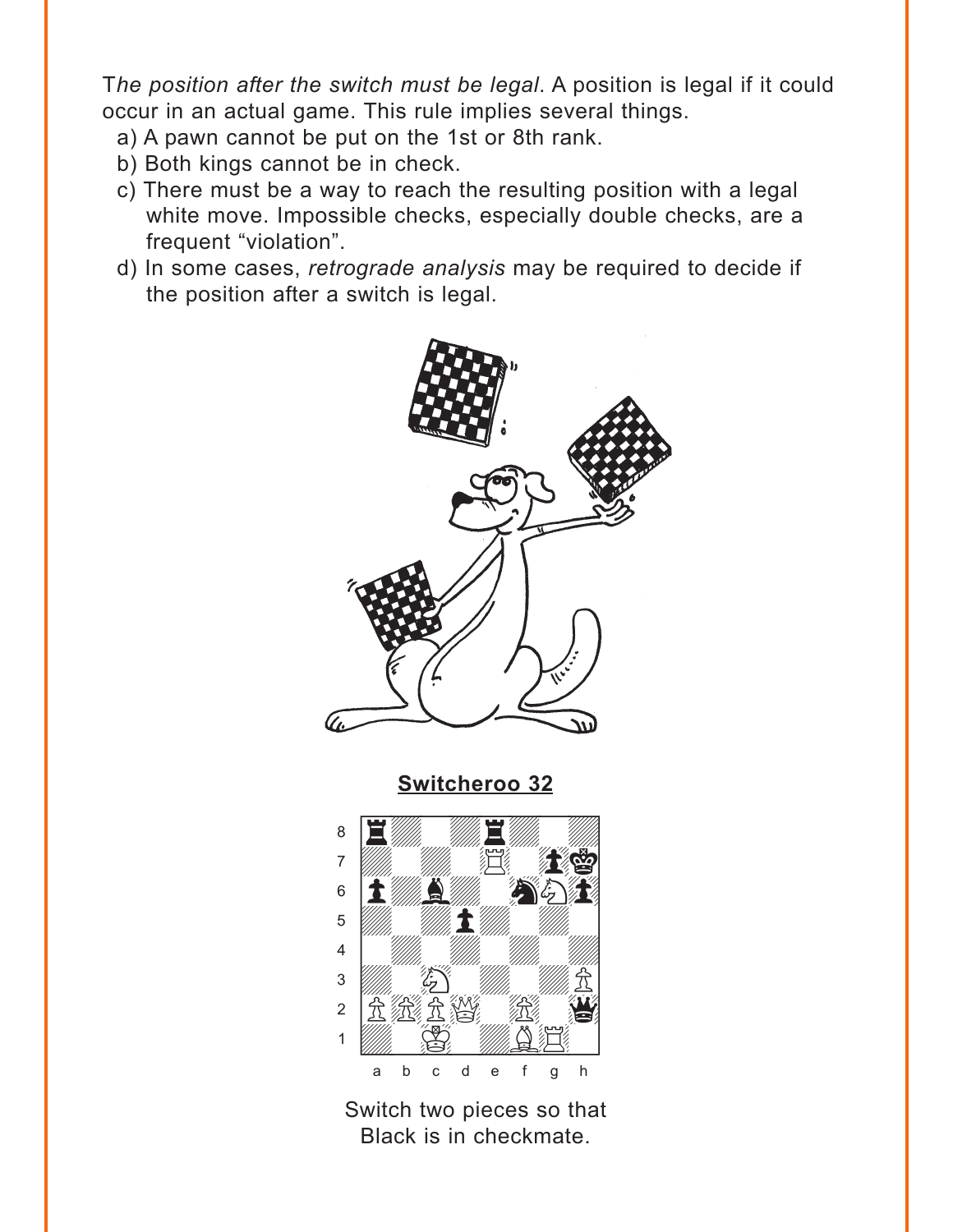<span id="page-2-0"></span>For problems 1-30 and more information on switcheroos, see columns 4, 10, 16, 23, 31 in the archives.



**[Switcheroo 33](#page-7-0)**

Switch two pieces so that Black is in checkmate.

### 100 Day Alert!

The deadline for the *ChessCafe Puzzlers Cup* is just three months away. Make up your own puzzles and win prizes! Have you and your friends entered the contest yet?



### **[Switcheroo 34](#page-8-0)**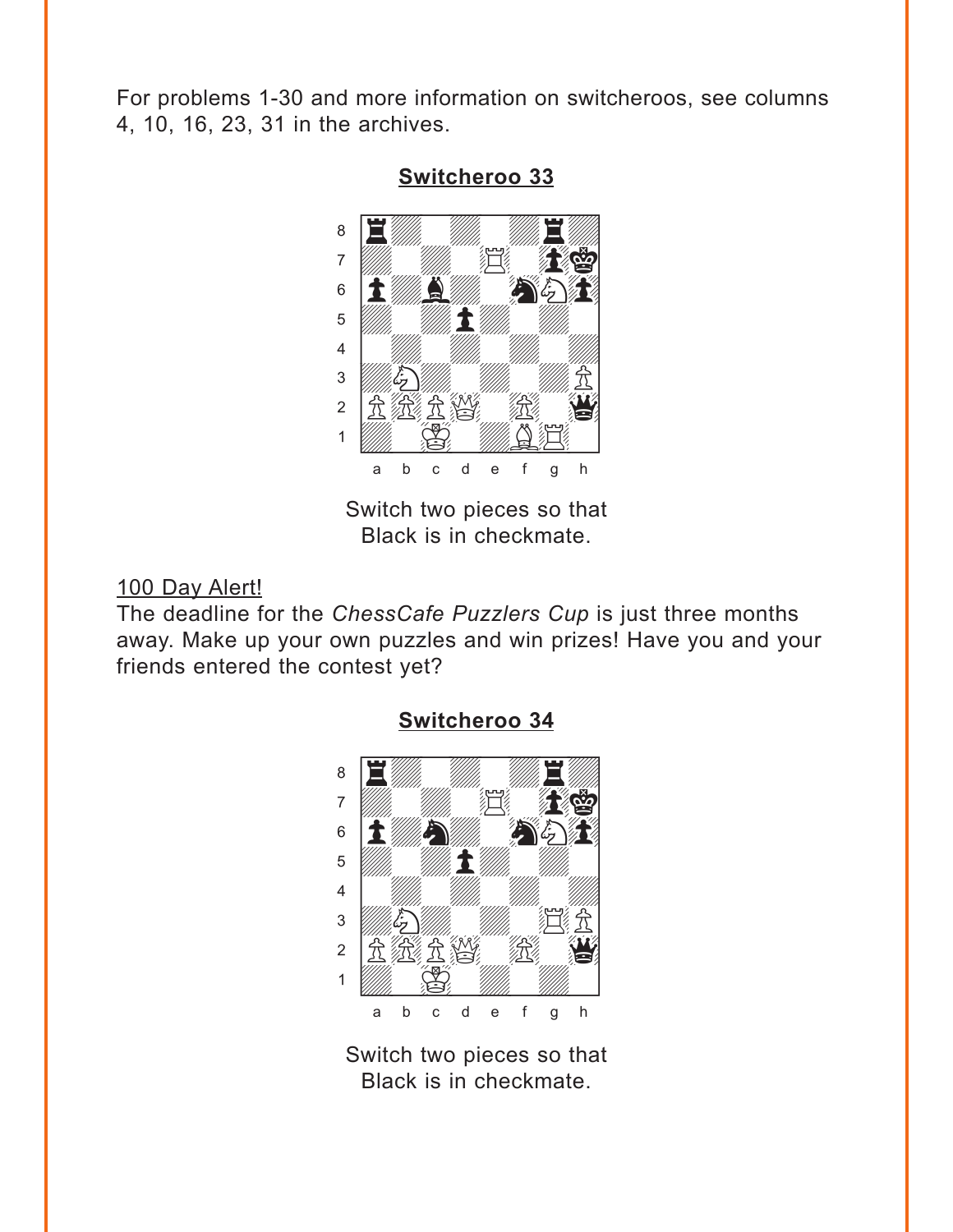<span id="page-3-0"></span>

Switch two pieces so that Black is in checkmate.

### **[Switcheroo 36](#page-9-0)**



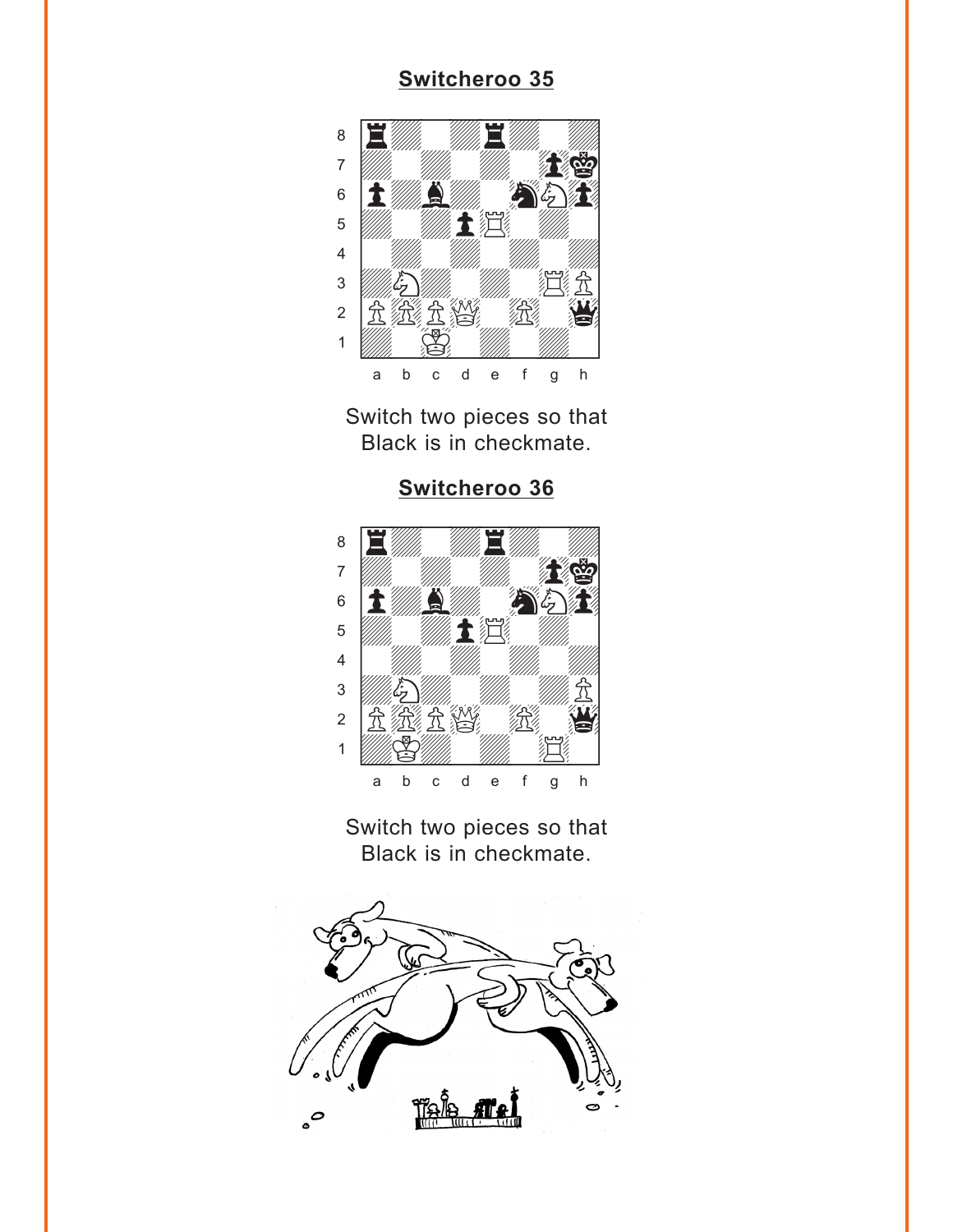<span id="page-4-0"></span>

Switch two pieces so that Black is in checkmate.





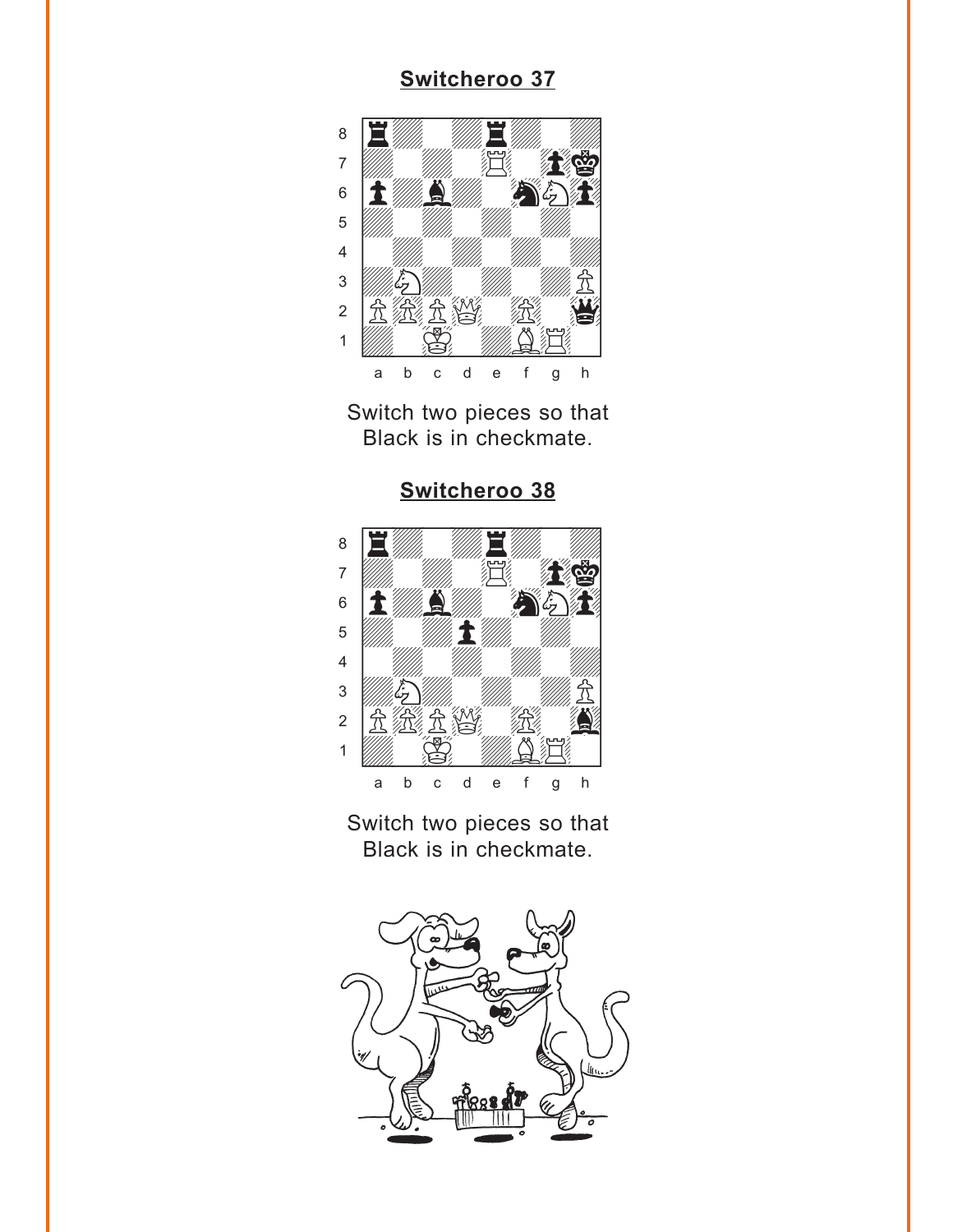<span id="page-5-0"></span>

Switch two pieces so that Black is in checkmate.



**[Switcheroo 40](#page-11-0)**

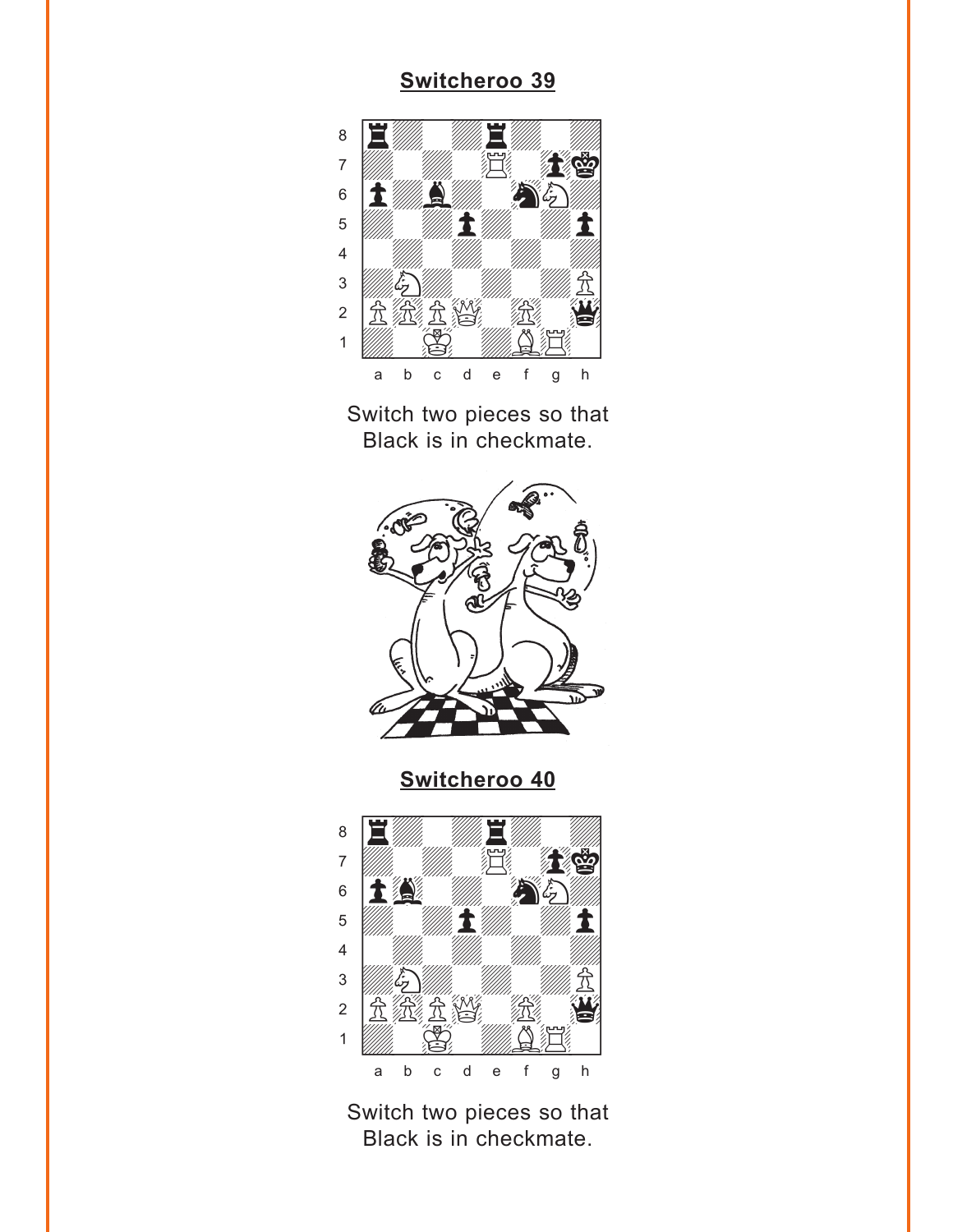<span id="page-6-0"></span>

Switch two pieces so that Black is in checkmate.

## **SOLUTIONS**

All problems by J. Coakley. versions of 32, 35, 37 are from *Winning Chess Puzzles For Kids Volume 2* (2010). The others are *ChessCafe.com* originals (2013).

*PDF hyperlinks*. You can advance to the solution of any puzzle by clicking on the underlined title above the diagram. To return to the puzzle, click on the title above the solution diagram.



### **[Switcheroo 31](#page-0-0)**

 $Qd2 \leftrightarrow g7$ 

We have to start with an easy one, right?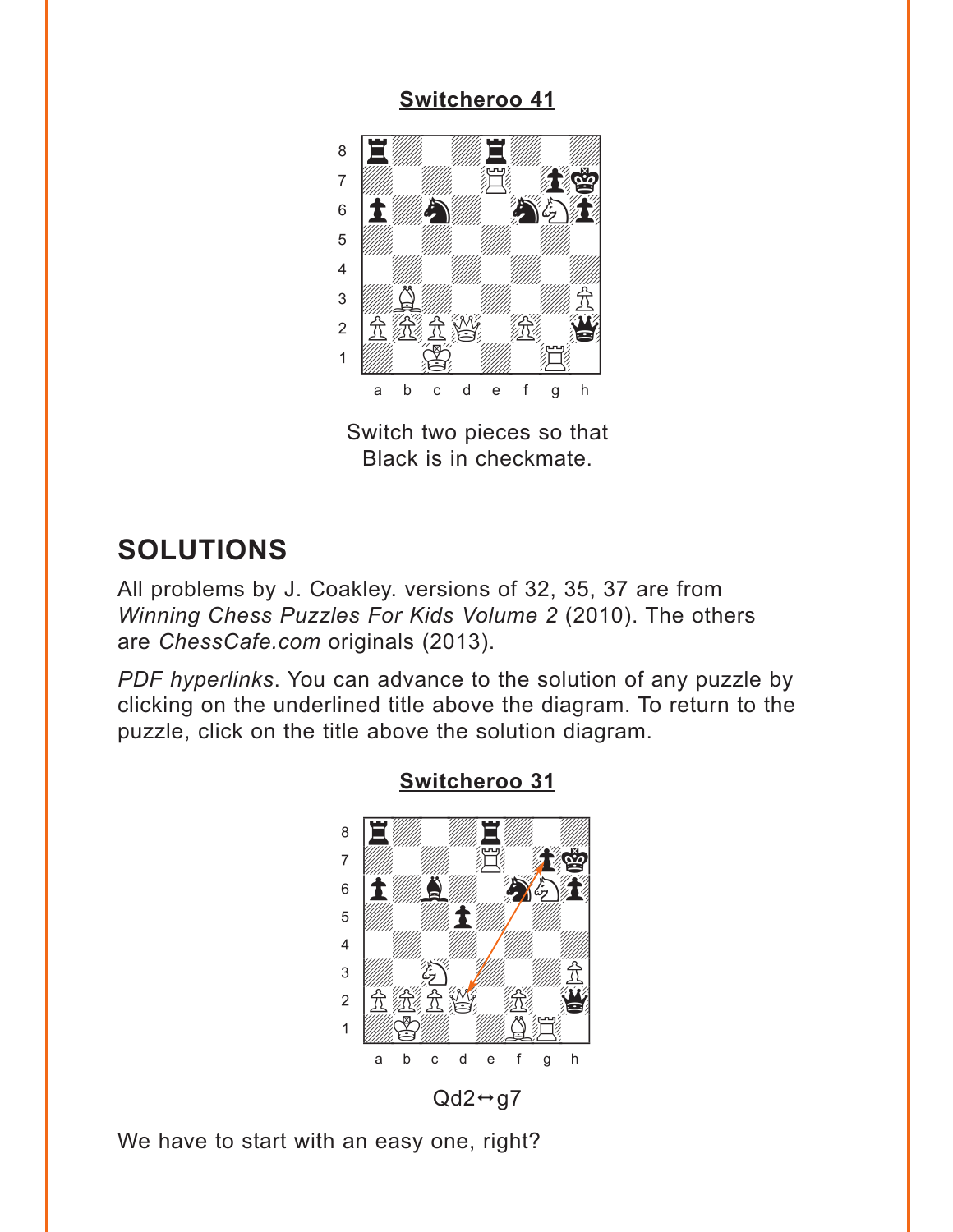### <span id="page-7-0"></span>**[Switcheroo 32](#page-1-0)** where  $\frac{1}{2}$  and  $\frac{1}{2}$  and  $\frac{1}{2}$  and  $\frac{1}{2}$  and  $\frac{1}{2}$  and  $\frac{1}{2}$



 $Nc3 \leftrightarrow Nf6$ 

Swapping knights does the trick.

 $(Qd2 \leftrightarrow g7$ ? puts both kings in check.)



**[Switcheroo 33](#page-2-0)**

The black king comes out of hiding to meet his fate.

 $(d5 \leftrightarrow Kh7$ ? is an illegal position because of the impossible black pawn formation on g7, h6, h7.)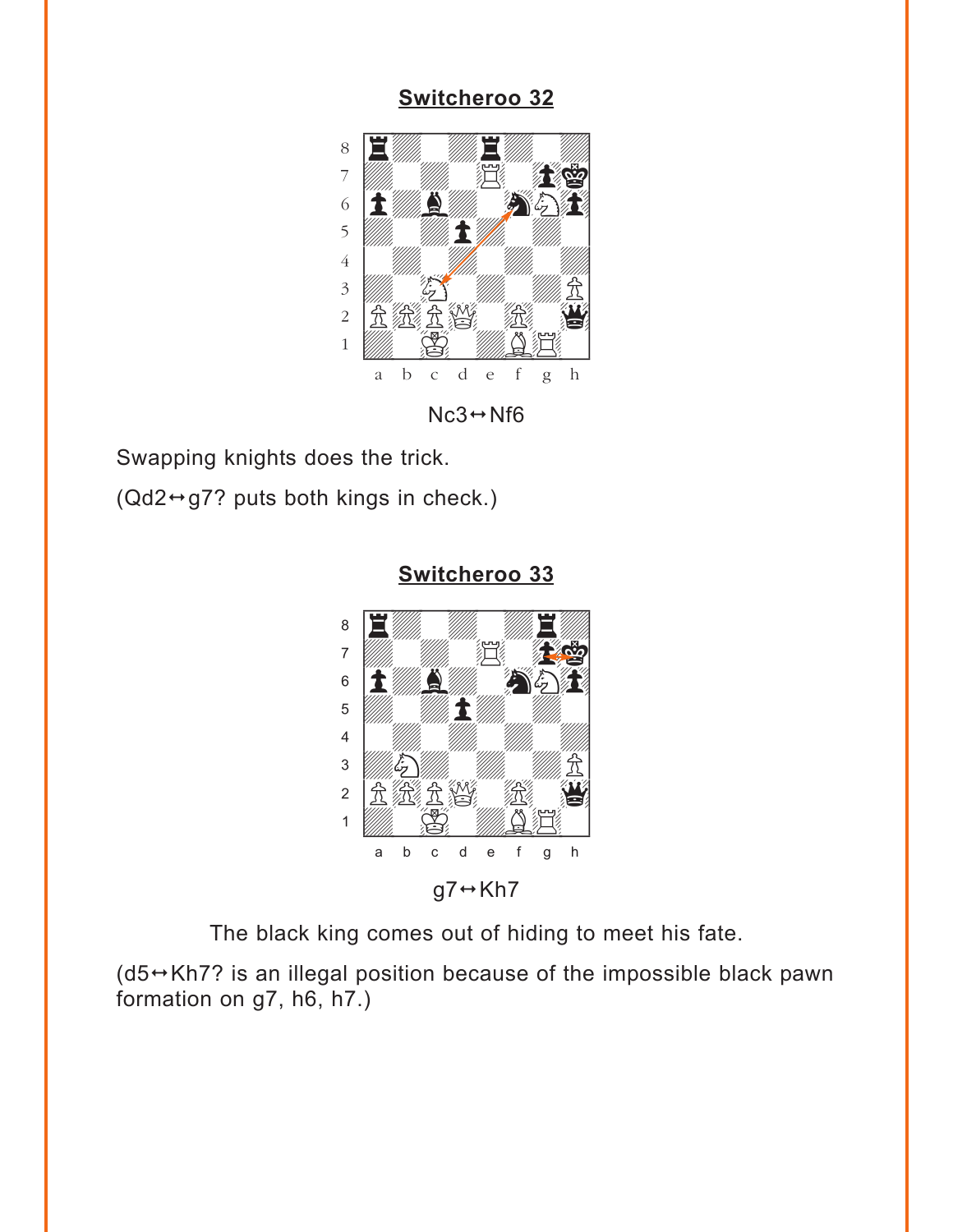<span id="page-8-0"></span>

 $Rg3 \leftrightarrow h6$ 

With the white rook on g3 instead of the 1st rank, switching with a pawn is possible.



**[Switcheroo 35](#page-3-0)**

 $h6 \leftrightarrow Kh7$ 

The white rook on g3 obstructs the black queen from blocking this check by ...Qf4.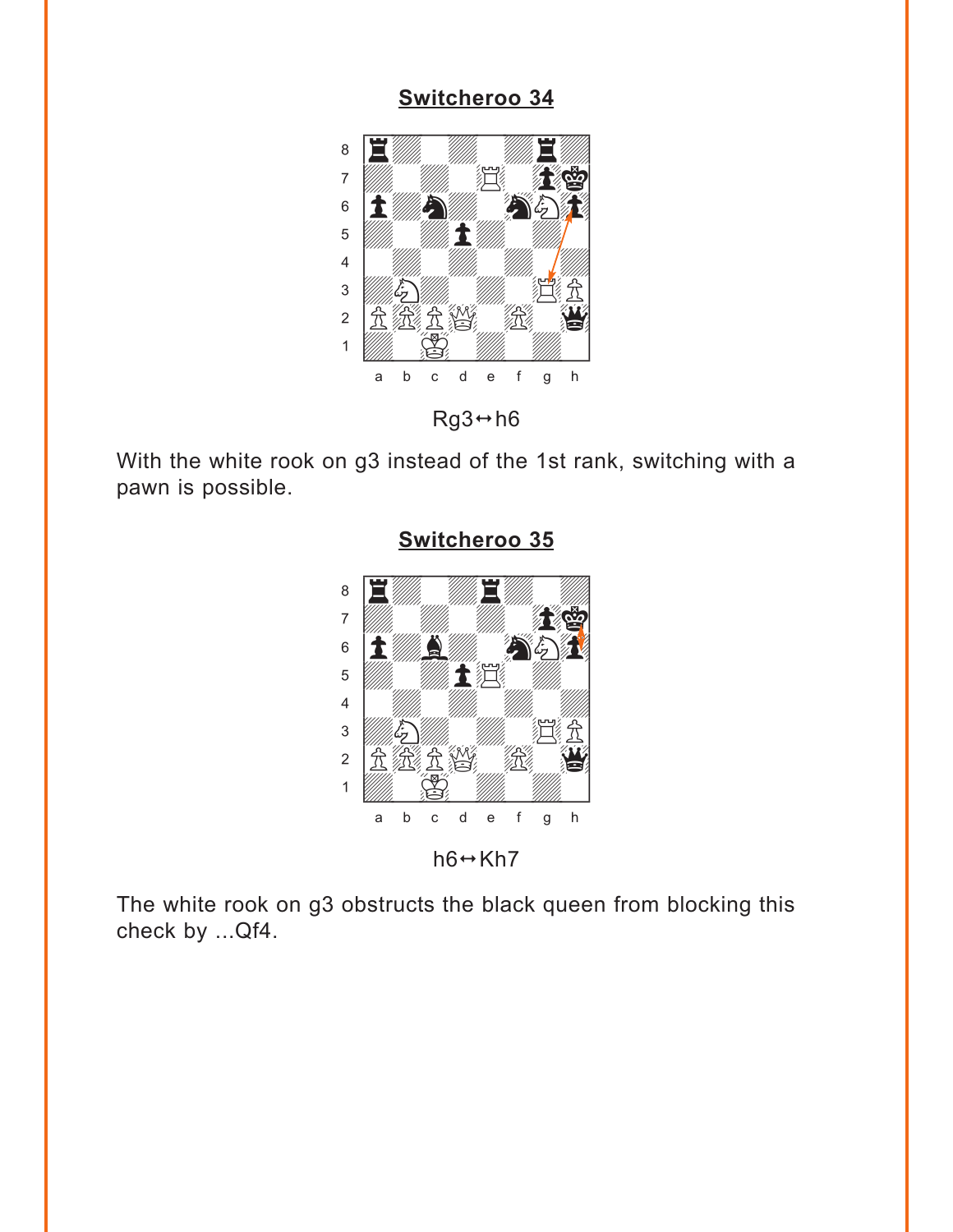<span id="page-9-0"></span>

 $Qd2 \leftrightarrow Kh7$ 

Kings, normally restricted to a single step, have great mobility in switcheroos.



**[Switcheroo 37](#page-4-0)**

 $Re8 \leftrightarrow Kh7$ 

Without a black pawn on d5, the white queen guards d8.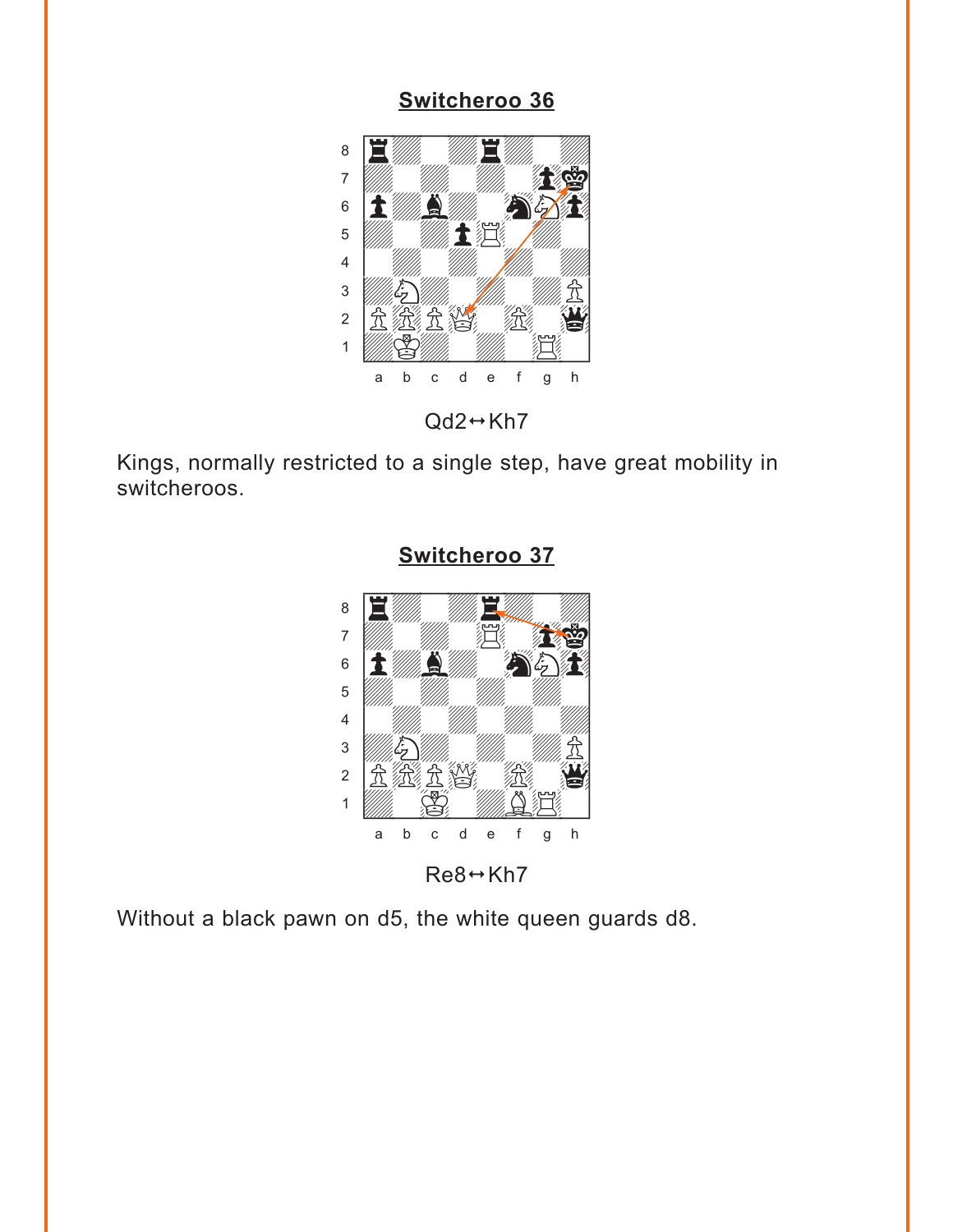<span id="page-10-0"></span>

 $h3 \leftrightarrow Kh7$ 

If a black queen were on h2, this switch would not be mate.

( $h3 \leftrightarrow Kh7$ ? is an illegal position because of the impossible black pawn formation on g7, h6, h7.)



### **[Switcheroo 39](#page-5-0)**

 $d5 \leftrightarrow Kh7$ 

The black pawn formation g7, h5, h7 is legal.